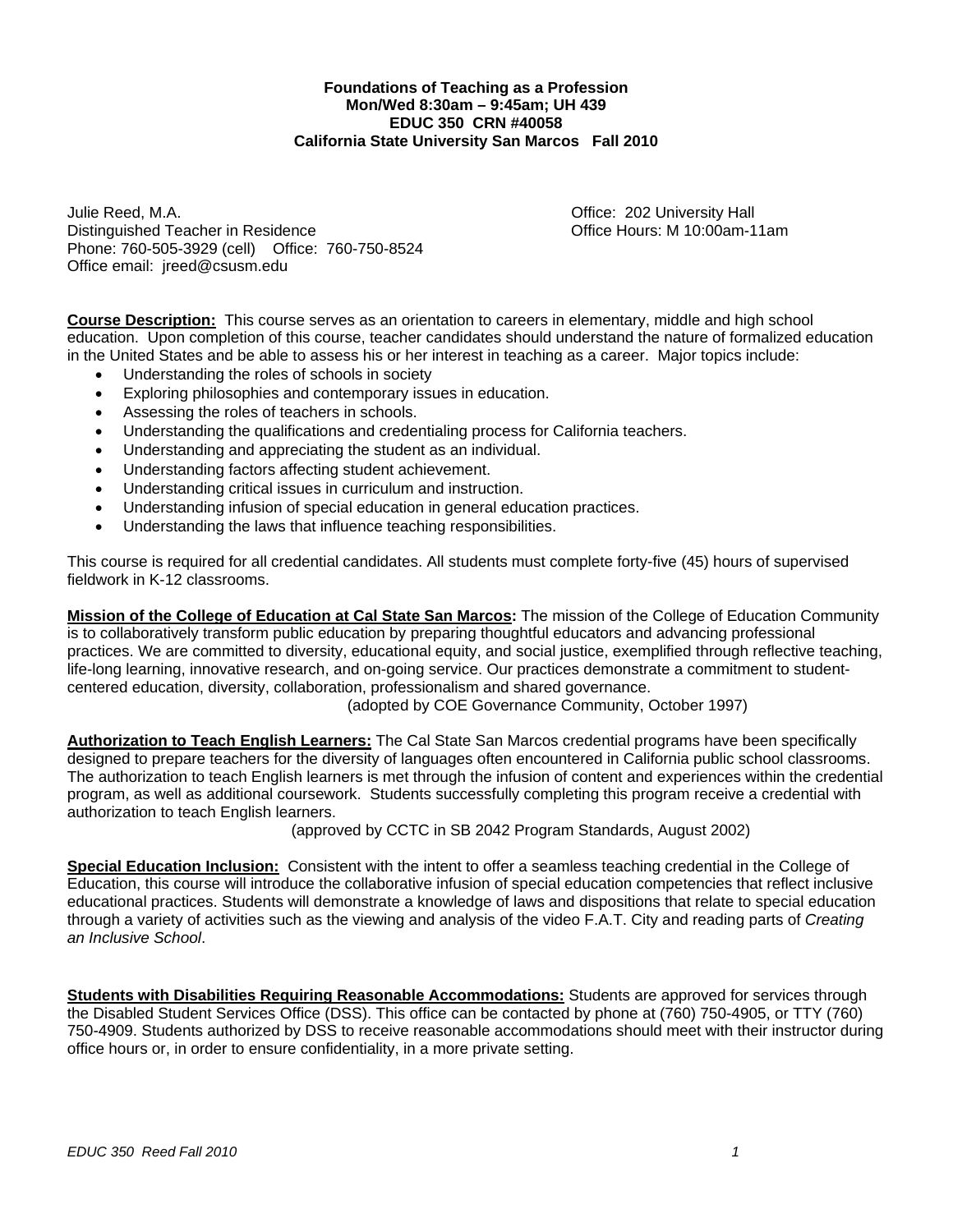**College of Education Attendance Policy:** Due to the dynamic and interactive nature of courses in the College of Education, all students are expected to attend all classes and participate actively. Absences and late arrivals/early departures will affect the final grade. A minimum grade of C+ is required in EDUC 350 to qualify as prerequisite for admission to the Cal State San Marcos teacher credential program. COE attendance policy states, "At a minimum, students must attend 80% of class time, or s/he may not receive a passing grade for the course at the discretion of the instructor. Individual instructors may adopt more stringent attendance requirements." Should students have extenuating circumstances, please contact the instructor as soon as possible. In this section of EDUC 350, the following attendance policy will apply: One class session may be missed without penalty to your grade. Each additional missed session will drop your final grade by 1/3 grade point (A to A-, A- to B+, etc.). If you miss four or more class sessions, you will receive an F.

**Credential Program Recommendations:** As one of several evaluation methods, EDUC 350 course instructors are asked for feedback concerning credential candidates who are applying for programs at Cal State San Marcos. Keep in mind that your professionalism and hard work in this class not only affect your course grade, but also indicate your readiness for a credential program.

**Fieldwork:** In addition to in-class work, assigned readings and projects, students will participate in forty-five (45) hours of supervised fieldwork assignments in a variety of public school settings. Details on the fieldwork are found on the Cougar Courses site. Documentation of these hours is required to receive a grade in EDUC 350. Cal State San Marcos students are expected to adhere to professional standards in their dress and behavior in the field. Required clearances (fingerprints, TB test) are the responsibility of the student. A recommendation (usually from the classroom teacher where most of the fieldwork is done, also known as a Field Experience Recommendation) is a requirement for admission to the Cal State San Marcos Teacher Credentialing programs. If you need this form, you can download it from the course Cougar Courses site.

## **All University Writing Requirement**

Every course at the university must fulfill the university's writing requirement of at least 2,500 words. In EDUC 350, this is accomplished through the following written assignments: Teacher Interview, Philosophy Paper, Reading Logs, and The Outsider.

## **CSUSM Academic Honesty Policy**

Students will be expected to adhere to standards of academic honesty and integrity, as outlined in the Student Academic Honesty Policy. All written work and oral presentation assignments must be original work. All ideas/materials that are borrowed from other sources must have appropriate references to the original sources. Any quoted material should give credit to the source and be punctuated with quotation marks.

Students are responsible for honest completion of their work including examinations. There will be no tolerance for infractions. If you believe there has been an infraction by someone in the class, please bring it to the instructor's attention. The instructor reserves the right to discipline any student for academic dishonesty in accordance with the general rules and regulations of the university. Disciplinary action may include the lowering of grades and/or the assignment of a failing grade for an exam, assignment, or the class as a whole."

Incidents of Academic Dishonesty will be reported to the Dean of Students. Sanctions at the University level may include suspension or expulsion from the University.

## **Plagiarism:**

As a student and future educator, each student is expected to do his/her own work and to contribute equally to group projects and processes. Plagiarism or cheating is unacceptable under any circumstances. If you are in doubt about whether your work is paraphrased or plagiarized see the Plagiarism Prevention for Students website http://library.csusm.edu/plagiarism/index.html. If there are questions about academic honesty, please consult the University catalog.

**Use of Technology:** Students are expected to demonstrate competency in the use of various forms of technology (i.e. word processing, electronic mail, Cougar Courses, use of the Internet, and/or multimedia presentations). Specific requirements for course assignments with regard to technology are at the discretion of the instructor. Keep a digital copy of all assignments for use in your teaching portfolio. All assignments will be submitted online. Details will be given in class.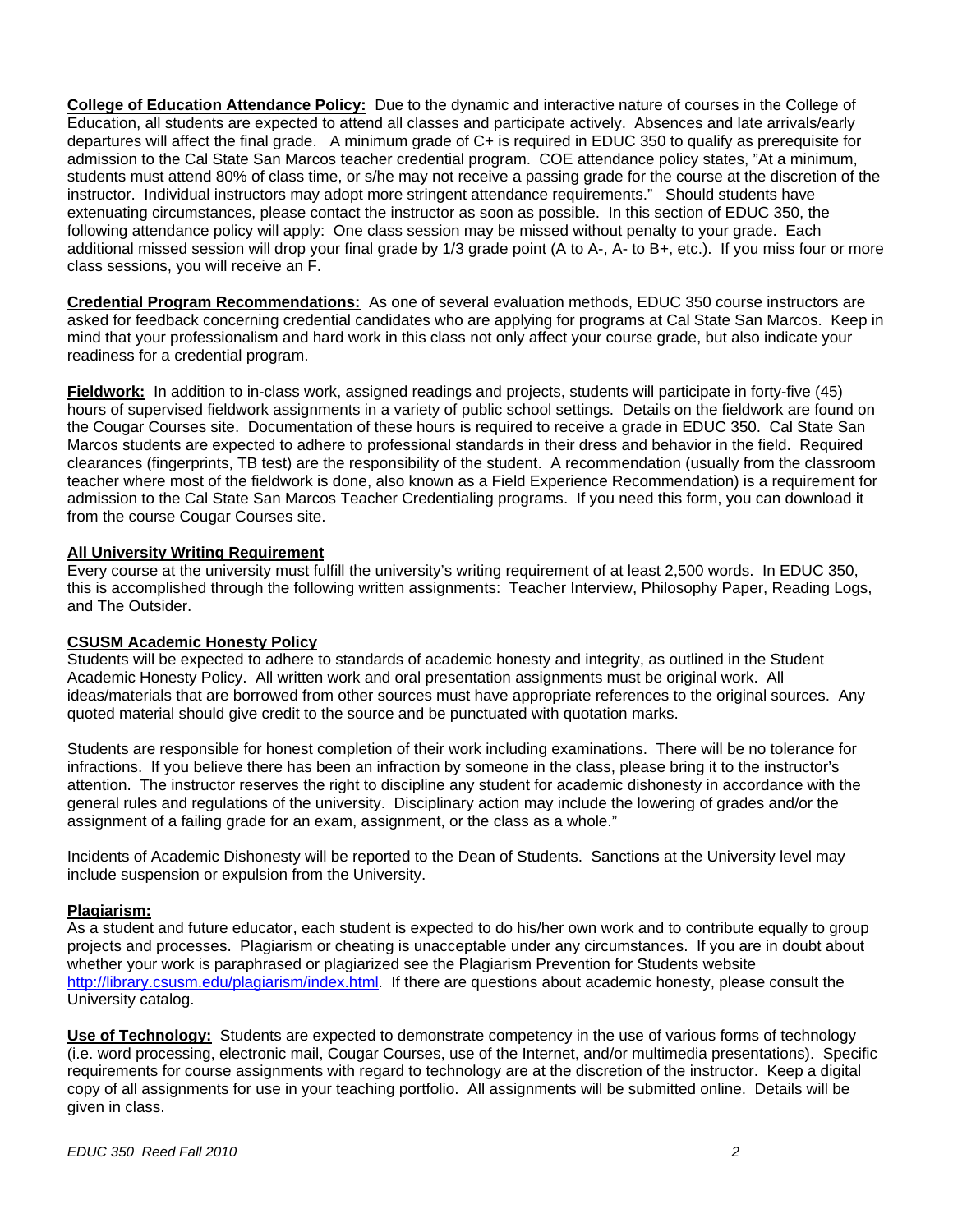## **Electronic Communication Protocol**

Electronic correspondence is a part of your professional interactions. If you need to contact the instructor, e-mail is often the easiest way to do so. It is my intention to respond to all received e-mails in a timely manner. Please be reminded that e-mail and on-line discussions are a very specific form of communication, with their own nuances and etiquette. For instance, electronic messages sent in all upper case (or lower case) letters, major typos, or slang, often communicate more than the sender originally intended. With that said, please be mindful of all e-mail and on-line discussion messages you send to your colleagues, to faculty members in the College of Education, or to persons within the greater educational community. All electronic messages should be crafted with professionalism and care. Things to consider:

- Would I say in person what this electronic message specifically says?
- How could this message be misconstrued?
- Does this message represent my highest self?
- Am I sending this electronic message to avoid a face-to-face conversation?

In addition, if there is ever a concern with an electronic message sent to you, please talk with the author in person in order to correct any confusion.

**Class Discussions and Participation:** Students will engage in student-centered learning each class session, and will be expected to actively participate.

- Do you participate in class discussions productively, sharing your knowledge and understandings?
- Do you interact productively with your peers, taking on a variety of roles (leader, follower, etc.)?
- Do you contribute appropriately to group work—do you "do your share"?
- Are you able to accept others' opinions?
- Are you supportive of others' ideas?
- Do you support your peers during their presentations?
- Can you monitor and adjust your participation to allow for others' ideas as well as your own to be heard?

**Course Requirements:** Teacher education is a professional preparation program. It is expected that students will come to class prepared to discuss the readings, submit required assignments, and participate in class activities. Students are expected to adhere to academic honesty and integrity, standards of dependability, confidentiality and writing achievement. Because it is important for teachers to be able to effectively communicate their ideas to students, parents, colleagues, and administrators, writing that is original, clear and error-free is a priority for the College of Education. It is expected that work will be turned in on time. Please discuss individual issues with the instructor. Points will be deducted if assignments are submitted late (10% penalty per day late; no credit will be awarded if the assignment is one week late).

## **Required Texts:**

Nieto, Sonia. (2006). *Why We Teach*. NY: Teachers College Press. ISBN 0807745936, Approximately \$17 - 22.

Grant, Carl. A. & Gillette, Maureen. (2005). *Learning to Teach Everyone's Children: Equity, Empowerment and Education that is Multicultural.* Thomson & Wadsworth. ISBN 0-534-64467-8, Approximately \$ 75 - 100

Villa, R. A. and Thousand, J. S. (2005). *Creating an Inclusive School* (2nd ed.). Alexandria, VA: Association for Supervision and Curriculum Development. , ISBN 0-87120-251-4 Approximately \$21 - 2

## **Assignments and grading:**

1. Reading log 10 points and 10 points and 10 points are not been applied to the 10 points of the 10 points of the 10 points of the 10 points of the 10 points of the 10 points of the 10 points of the 10 points of the 10 po

The reading log provides an opportunity to reflect on learning about teaching through the assigned readings for each session. In the reading log, do not summarize. Instead, respond to the readings: agree, disagree, note specific ideas, etc. Entries should be one paragraph in length per week. Log entries for Monday's class must be submitted via the Cougar Courses site by the *prior* Friday at noon. See the schedule for readings. The log will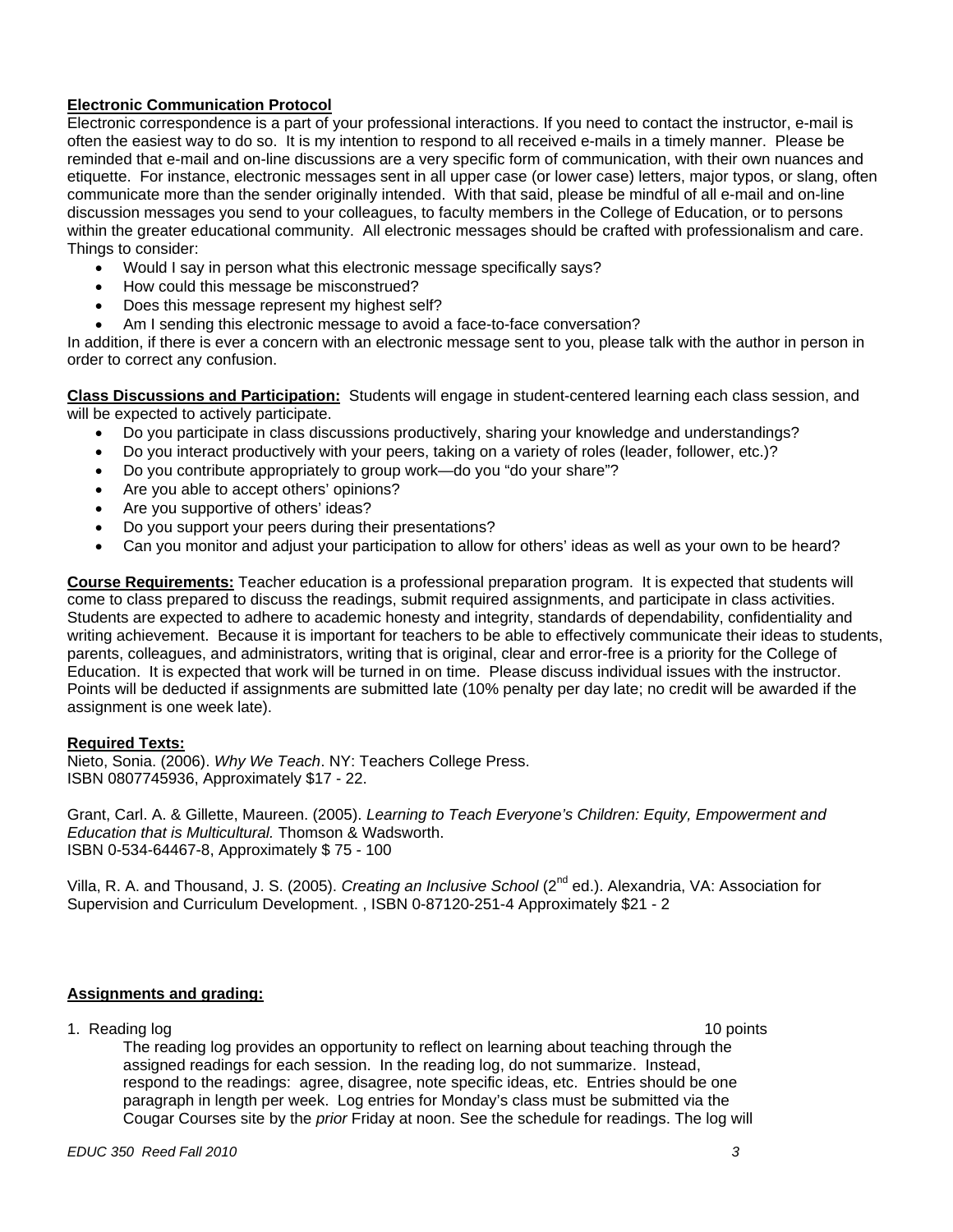be graded holistically; you will either receive full credit or none. There are 9 reading logs. If you complete all 9 in a timely and satisfactory manner, you will earn an extra point (full credit; 10 points). If you do not complete all 9 in this way, you will earn the number of points corresponding to the logs you have completed (8 or fewer).

No credit will be given for late submissions of reading logs. In extraordinary circumstances, if you do not have access to Cougar Courses for a timely submission, you may email the log entry to me by Friday at noon at jreed@csusm.edu. Later, as soon as you re-establish Cougar Courses access, you will resubmit on Cougar Courses.

2. Current events in education **5 points**  $\sim$  5 points **5 points** 

Sign up for a date when you will be responsible for presenting an item from the week's news in K-12 education (5 minutes maximum). The item may be from television, radio, Internet (e.g., www.edweek.org/), newspaper, or magazine, and may pertain to local, national/, or international issues. You will summarize and present the importance of the news for your classmates. Be sure that you make a connection to future teachers in California if the news is from afar. After you present your current event, go to the Cougar Courses site and submit a one-sentence report as the "Current Events" assignment, so that you can receive credit. You must submit your report by December 8.

## 3. Interview of a teacher 10 points and the set of a teacher 10 points of a teacher 10 points of a teacher 10 points of a teacher 10 points of a teacher 10 points of a teacher 10 points of a teacher 10 points of a teacher

Details are below. The written report is due via the Cougar Courses site on October 13.

4 The Outsider (Inclusion assignment) 10 points 10 points

Details are below. The written report is due via the Cougar Courses site on Nov. 10.

5. Classroom observation reports 20 points

Using the classroom observation instrument provided online, write up five observations in your field sites. The template is on the Cougar Courses site under Fieldwork Instructions and is also on the College of Education website at the top of the syllabus webpage. You must submit one written observation from each of these four types of school settings: Elementary, Middle, High, and Special Setting; the fifth written observation is from any setting (your choice). Submit these via the Cougar Courses site as instructed on October 11 and November 29. Turn in your Classroom Observation Record (timesheet) and Report Summary (distribution report) in class on December 1. If you do not complete the classroom observations, you will receive a grade of INC for the course.

6. Contemporary issues research 20 points

Choose (1) an issue that interests you (from the topics given to you by the instructor) and (2) one or two partners with whom to work. Research the issue and prepare an oral report to share in class. The report should describe and analyze the issue in approximately 15 minutes. You will present on November 15, 17, 29, December 1, 6 or 8. When you present your research orally, provide a one-page summary and a reference list for your classmates. Each partner must submit the one-page summary to the Cougar Courses site to receive credit for this assignment. The one-page handout is due to Cougar Courses on December 8.

- 7. Personal philosophy of schooling, learning and teaching (TPE 12 Critical Assessment) 15 points Details are below. The written report is due via the Cougar Courses site on December 8.
- 8. Participation 10 points and the set of the set of the set of the set of the set of the set of the set of the set of the set of the set of the set of the set of the set of the set of the set of the set of the set of the

This course is designed for active learning during class sessions. In order for this course to succeed for individuals and the group, students must come to class prepared to discuss assigned readings/topics and to participate in class activities. See details above in "Class Discussions and Participation." You will submit a self-assessment on Cougar Courses by December 13. The instructor will consider your self-assessment when assigning points for this assignment.

Grades will be determined by the total number of points earned (100 points possible):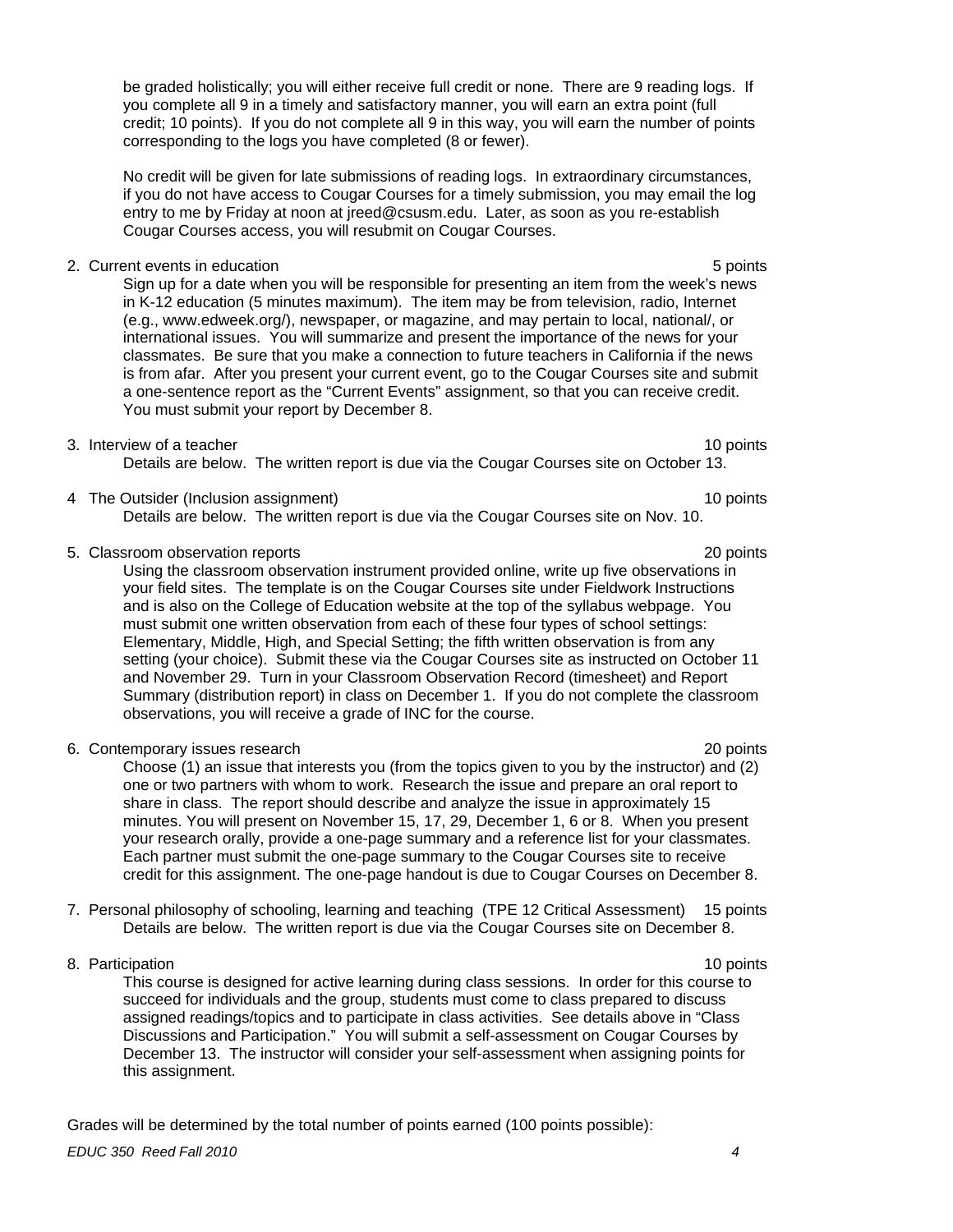$A = 93 - 100$  $A - 90 - 92$  $B+ = 87-89$  $B = 83 - 86$  $B = 80-82$  $C_{+}$  = 77-79  $C = 73 - 76$  $C - 70-72$  $D = 60 - 69$  $F = 0-59$ 

## **Assignment: Interview of a Teacher**

In this assignment, you will interview a teacher and write a summary (1,500-2,000 words) of what you learned from him or her. Your purpose is to render a sketch so that your reader may be able to envision the teacher as a person with a distinct philosophy and experience.

#### *Gathering information:*

Interview a current or retired teacher who has had at least 3 years of full–time experience in elementary, middle, or secondary school classrooms. Suggested questions are:

Why did the teacher choose to enter teaching? How attractive was the profession to prospective teachers at that time? What were the other career paths available; were any others seriously considered? Does the teacher have any regrets about becoming a teacher?

What professional education did the teacher have? How helpful was it in learning to teach? At what point did the teacher feel comfortable as a teacher?

What were/are the teacher's goals for the education of students? Have these goals changed over the years?

What career moves (school buildings, grade level, special students, subject matter, etc.) has the teacher made? To what extent were those moves voluntary? For current teachers, are further moves desired? If so, what are they, and why?

What have been the major joys and frustrations of teaching? What would help increase the joys and minimize the frustrations? On what issues does the teacher feel strongly about making changes in the way that schooling occurs now?

How did/does the teacher learn about his/her students' lives and needs? How similar are the backgrounds of the teacher and his/her students? What have been the teacher's experiences with "culture shock" in working with students from different backgrounds?

What are some favorite memories from the teacher's classroom? Does the teacher tend to remember individual students or activities, or are the memories more general?

What does the teacher think of current "hot issues" in education such as the California High School Exit Exam and the No Child Left Behind Act? How does the teacher take action to address new reforms that impact his/her classroom?

What is the teacher's metaphor for "teaching" or "teacher"? What are the main features of the teacher's approach toward teaching? What has the teacher learned from being a teacher?

#### *Analysis:*

After collecting your information, think about what you have learned about this teacher. Focus on a few themes that best characterize what you have heard. Do not try to be all-inclusive. *Protect your teacher's confidentiality by using a pseudonym and masking identifying details.* 

In your analysis, incorporate what you have been learning about becoming and being a teacher. How does your teacher fit within the material addressed in your readings and in class? What issues are raised through your

*EDUC 350 Reed Fall 2010 5*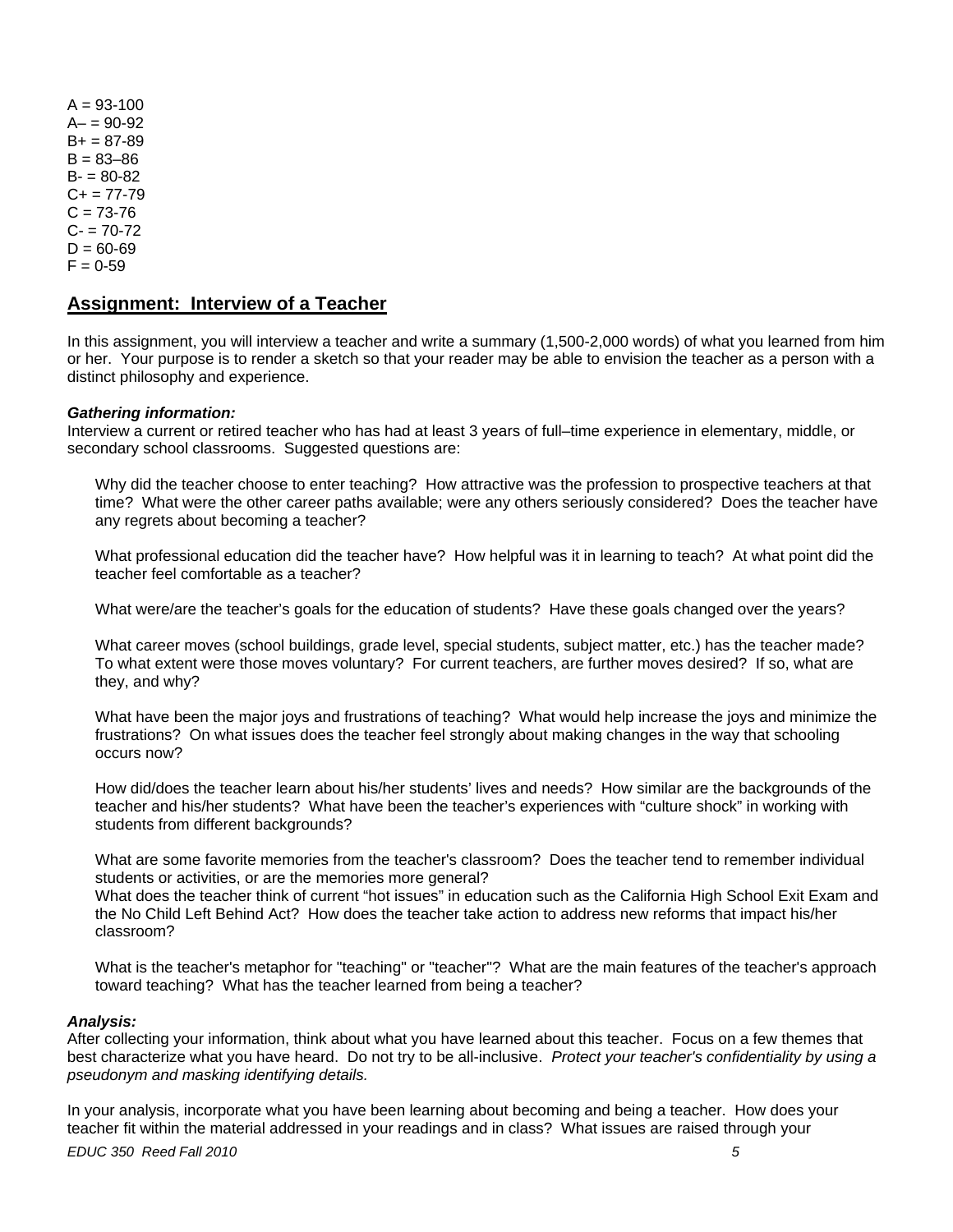interview? What are the implications of your interview as you think about becoming a teacher? Be sure you include at least one reference to the readings/discussions we have in class.

## *Criteria for evaluation:*

Exemplary papers are characterized by:

Completeness of description of the teacher's experiences and views Explanation of how the teacher interview relates to your thinking about teaching Integration of coursework (readings + discussions) into the analysis Correct grammar, syntax, spelling

# **Assignment—The Outsider**

Many students with special needs come to view themselves as "outsiders" because they are labeled as different from the typical student. But most of us experienced some sense of being an outsider during our K-12 years. After reading chapters 1-3 in Villa/Thousand's *Creating an Inclusive School* and at least two of the *Voices of Inclusion*, write a reflective essay (1,000-1,500 words) in which you comment on your own (or a friend's) school experience in which you may have felt like an outsider. Reasons could include differences due to gender, religion, looks, beliefs/interests, family situation, academic ability, etc. Make at least one specific connection to the VT text. Consider the following questions:

What personal characteristics fostered your (or your friend's) feelings of being an outsider? How did you react to and cope with the situation? Did you share your experience with any teachers or other school personnel? Did any of them assist you? What could school staff, parents or friends have done to help? In what ways did this experience change you? Did you "learn" from this experience? How might this experience make you a more sensitive and effective teacher?

*Criteria for evaluation:* Exemplary papers are characterized by: Addressing the questions above in a thoughtful/analytical manner Integration of the Villa/Thousand text in the paper Correct grammar, syntax, spelling

# **Assignment: Philosophy of Schooling, Learning, and Teaching**

Write a paper (2,000-2,500 word) that explains your personal philosophy of schooling, learning and teaching. Follow the template below, and self-assess before you turn in the paper.

## **Paper Introduction**

Describe the level of schooling and subject field(s) you hope to teach. Name your philosophy (or combination of philosophies) as described by Grant & Gillette Ch 8. Explain why you are attracted to this philosophical stance. Is it due to your own schooling and/or background, what you've seen in schools since your own school days, the influence of particular persons, texts, other experiences with children/youth, etc.?

## **Nature of schooling**

Describe what you believe is the purpose of schooling in a democracy. How will you as a teacher help achieve these purposes? Give at least one concrete example of how you will interact with your students in light of your beliefs.

## **Nature of the learner**

Describe what you believe is the nature of the learner. What are your thoughts about the students you will teach? What do they need from a teacher? Give at least one concrete example of how you will interact with your students in light of your beliefs.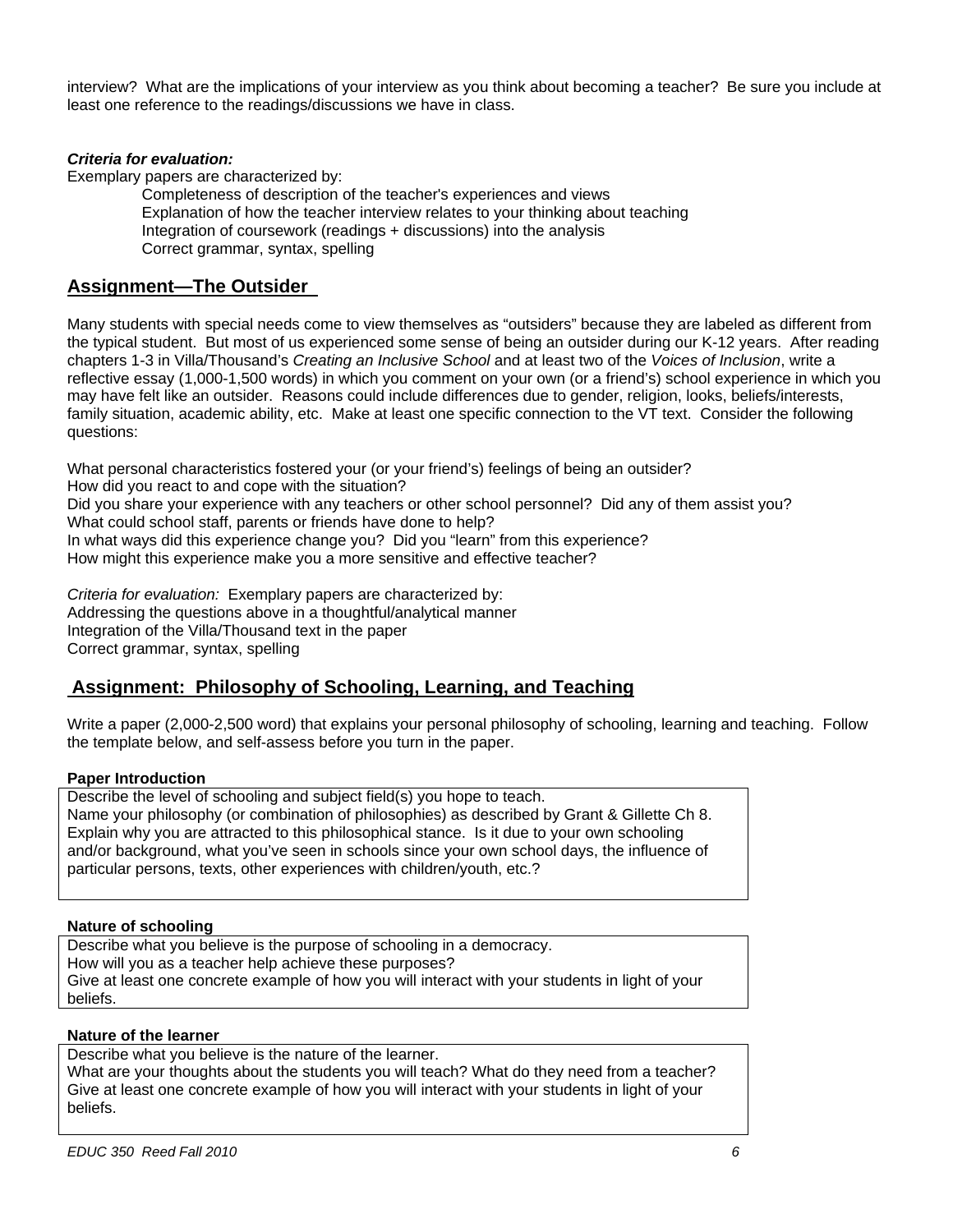## **Nature of the teaching/learning process**

Describe what you believe is the nature of the teaching/learning process?. What do you believe counts as knowledge and how should it be presented? How will you as a teacher use subject matter and other experiences to guide students toward meaningful learning activities? Give at least one concrete example of how you will interact with your students in light of your

#### **Teacher dispositions and actions**

Describe what behavior (disposition/attitude & actions) you will exhibit in order to carry out your philosophical position. Give at least one concrete example of how you will conduct yourself in light of your beliefs.

#### **Conclusion**

beliefs.

Recap your philosophy. What are your outstanding questions/concerns/thoughts about becoming a teacher?

## **Criteria for Self- Assessment of Philosophy Paper**

Be sure to self-assess using the following criteria. Submit the self-assessment with your final draft of your philosophy paper (at least one "beefy" paragraph). These are the criteria that will be used to evaluate your philosophy paper.

Exemplary papers have the following characteristics:

**Ideas:** The paper is clear and focused. It holds the reader's attention. Relevant information and details enrich the central theme. Ideas are supported by research, practical knowledge and experience. Conclusions show insight. **Organization:** The organizational structure enhances and showcases the central idea or theme of the paper. An inviting introduction draws the reader in; a satisfying conclusion leaves the reader with a sense of closure and resolution. Sequencing is logical and effective. Thoughtful transitions tie parts together. The paper flows so smoothly, the reader hardly thinks about it.

**Connections**: The paper includes multiple references to EDUC 350 class experiences (specific text selections, class discussions, fieldwork observations, assignments, current events, etc.).

**Voice:** The writer of this paper speaks directly to the reader in a manner that is individual, compelling, engaging, and has personality.

**Sentence Fluency:** The writing has an easy flow. Sentences enhance the meaning. Sentences vary in length and structure. The piece has purposeful and varied sentence beginnings.

**Conventions:** The writer demonstrates a good grasp of standard writing conventions. Spelling is generally correct. Punctuation is accurate. Grammar and usage are correct. Paragraphing tends to be sound. The piece needs very little additional editing.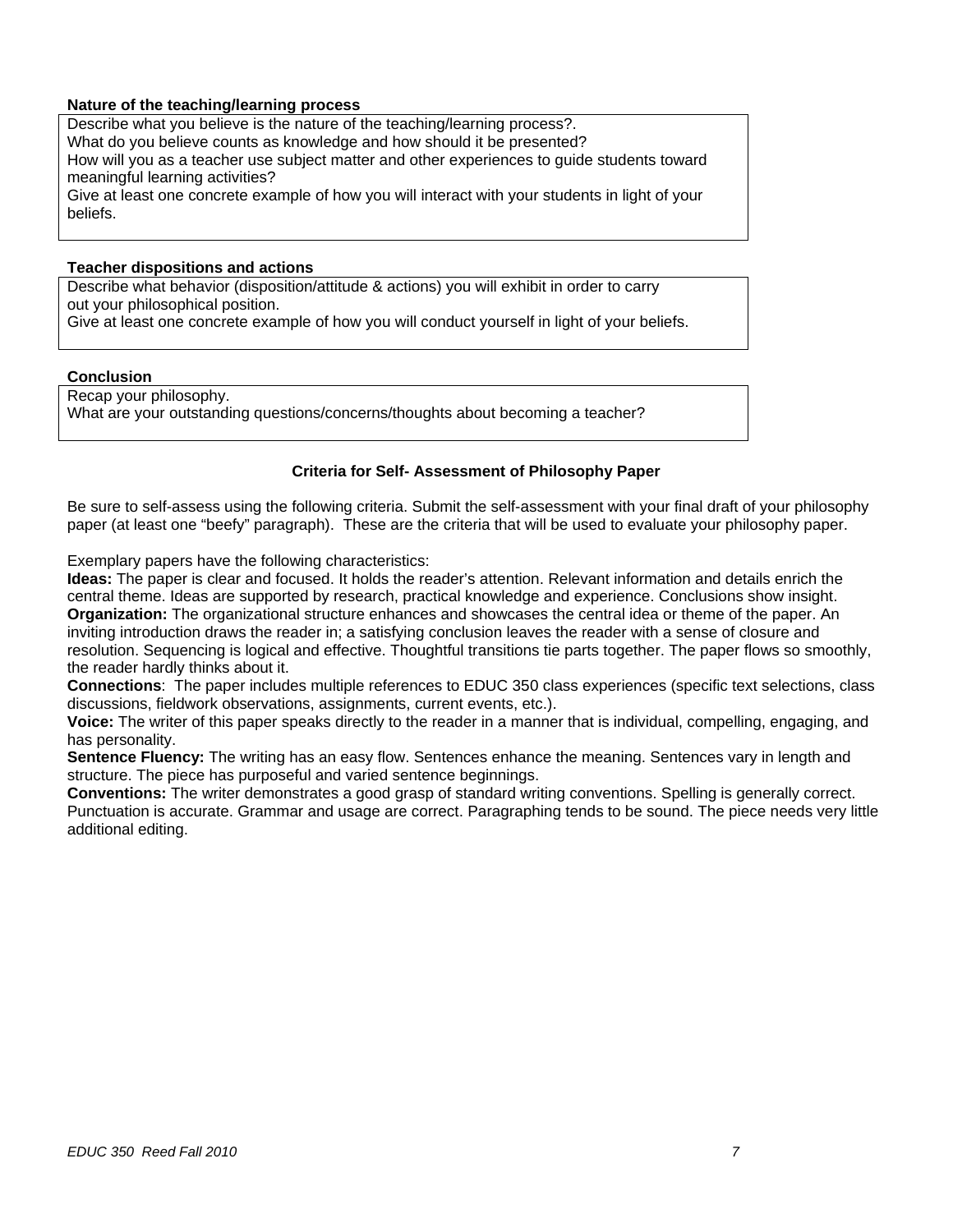# **Schedule as of 8/20/10 Schedule is subject to change at the discretion of the instructor**

| <b>Date</b>              | <b>Topic</b>               | Reading log due on prior Friday noon                                                          | <b>Assignment</b>                                     |
|--------------------------|----------------------------|-----------------------------------------------------------------------------------------------|-------------------------------------------------------|
| Week 1                   | Course intro               | Read the field experience guidelines at                                                       | Access the Cougar                                     |
| $8/30 - 9/1$             | Why teach?                 | http://www.csusm.edu/coe/index.html<br>You will find this at the top of the Fall 2010 syllabi | Courses website at<br>http://cc.csusm.edu/            |
|                          |                            | webpage, "EDUC 350 Field Experience"                                                          |                                                       |
|                          |                            |                                                                                               |                                                       |
| Week 2<br>$9/6 - 9/8$    |                            | No class session Sept. 6 Labor Day                                                            |                                                       |
|                          |                            | Introduce assignment: Teacher Interview                                                       |                                                       |
|                          |                            |                                                                                               |                                                       |
| Week 3                   | Becoming a                 | Log 1: GG ch. 6                                                                               | Log due Sept 10                                       |
| $9/13 - 9/15$            | teacher                    |                                                                                               |                                                       |
|                          |                            |                                                                                               |                                                       |
|                          |                            |                                                                                               |                                                       |
| Week 4                   | Schooling in a             | Log 2: GG ch 1 & "The Goals of Education" article on                                          | Waiver requests for field                             |
| $9/20 - 9/22$            | democracy                  | <b>Cougar Courses site</b>                                                                    | experience hours must be<br>turned in during class on |
|                          |                            |                                                                                               | Sept. 22                                              |
|                          |                            |                                                                                               |                                                       |
| Week 5                   | Philosophical              | Log $3:GGch8$                                                                                 | Take "What is Your EP?"                               |
| $9/27 - 9/29$            | perspectives               |                                                                                               | survey in GG pp. 300-305                              |
|                          |                            |                                                                                               | and bring your results to                             |
|                          |                            |                                                                                               | class                                                 |
|                          |                            |                                                                                               | Bring Nieto (skimmed)                                 |
| Week 6                   | The lives and              | Log 4: GG ch 2                                                                                | Bring Nieto (mostly done)                             |
| 10/4-10/6                | work of                    |                                                                                               |                                                       |
|                          | teachers                   |                                                                                               | <b>Observations 1 &amp; 2 due</b>                     |
|                          |                            |                                                                                               | <b>Oct 11</b>                                         |
| Week 7                   | Rights and                 | Log 5: GG ch 10                                                                               | Bring Nieto (done)                                    |
| $10/11 -$                | responsibilities           |                                                                                               |                                                       |
| 10/13                    |                            |                                                                                               | <b>Teacher Interview</b><br>Due Oct. 13               |
|                          |                            |                                                                                               |                                                       |
| Week 8                   | School                     | Log 6: GG ch 7, 9, 11                                                                         | Bring Nieto (done)                                    |
| $10/18 -$<br>10/20       | organization,<br>finance & |                                                                                               |                                                       |
|                          | governance                 |                                                                                               |                                                       |
|                          |                            |                                                                                               |                                                       |
| Week 9                   | Inclusion                  | Log 7: VT ch 1, 2, 3 and "Voices"                                                             |                                                       |
| $10/25 -$                |                            |                                                                                               |                                                       |
| 10/27                    |                            |                                                                                               |                                                       |
| Week 10<br>$11/1 - 11/3$ | Why We<br>Teach            | Log 8: Reaction to Nieto                                                                      | <b>Nieto Presentations</b>                            |
|                          |                            |                                                                                               |                                                       |
|                          |                            |                                                                                               |                                                       |
| Week 11                  | Middle Schools             | Log 9: Peruse the National Middle School Association                                          | <b>The Outsider</b>                                   |